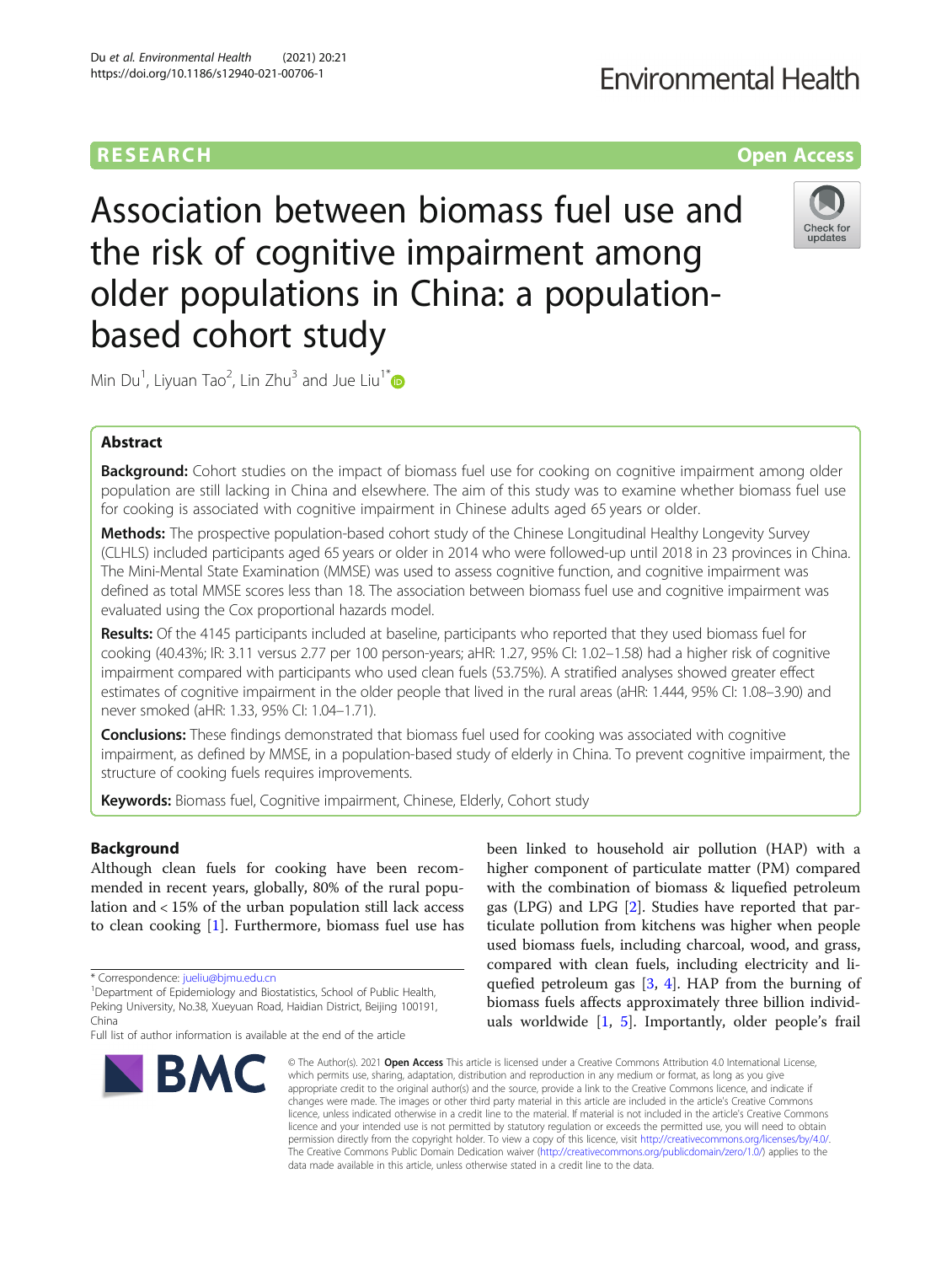health status may be easily affected by HAP. According to the 2016 global burden disease study, lower respiratory infections caused 1,080,958 deaths among adults older than 70 years old in 2016, and HAP may have been the primary cause [[6\]](#page-10-0). Many studies have revealed that HAP not only had an effect on respiratory diseases including breathlessness, asthma, and even lung cancer [[7\]](#page-10-0), but also heart health, including elevated blood pressures and heart rates among elderly people [\[8](#page-10-0)]. Recently, one study reported that solid fuels used for cooking significantly increased the possibility and exacerbation of chronic lung diseases and heart diseases of the elderly in rural China [\[9](#page-10-0)]. Thus, the burning of biomass fuels on the health outcomes of older people requires more attention due to the higher HAP levels.

Cognitive impairment means that a person has problems with remembering, learning new things, concentrating, or making decisions, which all affect quality of life [\[10\]](#page-10-0). With rapid population aging, one national study estimated that the prevalence of cognitive impairment was 9% among Chinese older persons in 2011, which was higher than most countries of the world [[11\]](#page-10-0). Growing evidence suggests that air pollution has an negative effect on cognition among older adults. In addition, studies have primarily explored the association between HAP and respiratory and cardiovascular disease among older adults, but the effects of indoor combustion of biomass fuel for cooking on the central nervous system have not been broadly recognized among older adults. A cross-sectional study found that the combustion of wood or coal fuels was associated with poorer cognitive performance after adjusting for demographic, household, health, and economic characteristics among adults aged over 50 years old in Mexico [[12\]](#page-10-0). Cao et al. found that solid cooking fuel use was associated with a greater decline in cognitive score overall, especially for episodic memory, according to follow-up studies that included 8397 middle-aged and older participants [[13\]](#page-10-0). However, a prospective cohort study on the association of biomass fuel use for cooking with cognitive impairment among Chinese older people was limited.

Biomass fuel use for cooking is the primary source of HAP, however, the role of biomass fuel use in cognitive impairment has not been well elaborated. A large multicenter cohort study of the association between biomass fuel use and cognition in older adults is required for earlier intervention to improve mental health. Moreover, the current available studies did not control for other confounders, including exercise [\[14](#page-10-0)], diet [\[15\]](#page-10-0), and other factors that could have an effect on cognition. Based on previous theory and empirical research, the aim of this study was to assess the association between biomass fuel use for cooking and the risk of cognition impairment among Chinese elderly people in a nationwide prospective cohort study.

#### **Methods**

#### Study design and participants

In this study, data obtained from the Chinese Longitudinal Healthy Longevity Survey (CLHLS), which is an ongoing, prospective cohort study that covered 23 out of 31 provinces in China, was analyzed. This study was established in 1998, with subsequent follow-up and recruitment of new participants in 2000, 2002, 2005, 2008, 2011, 2014, and 2018. Information regarding the health and life situations of individuals aged 65 and older were provided in the CLHLS, and more details of the study have been described elsewhere [[16](#page-10-0)]. The present analysis included data from the seventh wave of the CLHLS in 2014 (at baseline), which included the question "Which fuels are normally used for cooking in your home?" The follow-up survey was conducted in 2018. The CLHLS was approved by the Ethical Review Committee of Peking University (IRB00001052–13074). All of the participants signed an informed consent at the time of participation. The research was performed in accordance with the Declaration of Helsinki.

The 2014 survey wave included 7192 Chinese elderly individuals. Participants that were excluded were 85 participants that were younger than 65 years old, 313 participants that were missing data on cooking fuels, 1370 participants that were lost to follow-up in 2018, 1181 participants that had baseline cognitive impairments, and 16 participants with missing data on the baseline MMSE scores. Furthermore, 82 participants were excluded that did not have complete MMSE score information upon the first follow-up survey. Hence, a total of 4145 participants were finally included. Figure [1](#page-2-0) shows the full inclusion and exclusion process of the research participants in this study.

#### Assessment of biomass fuel use for cooking

The participant's household exposure to cooking fuels was assessed using a questionnaire that was answered at baseline by the participants that contained the question "Which fuels are normally used for cooking in your home?" The cooking fuels were categorized as biomass fuels (charcoal, firewood/straw), clean fuels (electricity, gas, solar energy), never cooked in the home, and others (e.g., fuel oil, coal, and others).

#### Outcome

The CLHLS participants' cognitive function was measured using the widely used screening tool called the Chinese version of the Mini-Mental State Examination (MMSE) that consisted of 11 questions covering orientation, registration, attention, calculation ability, recall, and language ability. This tool was used in 2014 and 2018 at two time points [[17](#page-10-0)]. Several items on the Chinese version of the MMSE were changed based the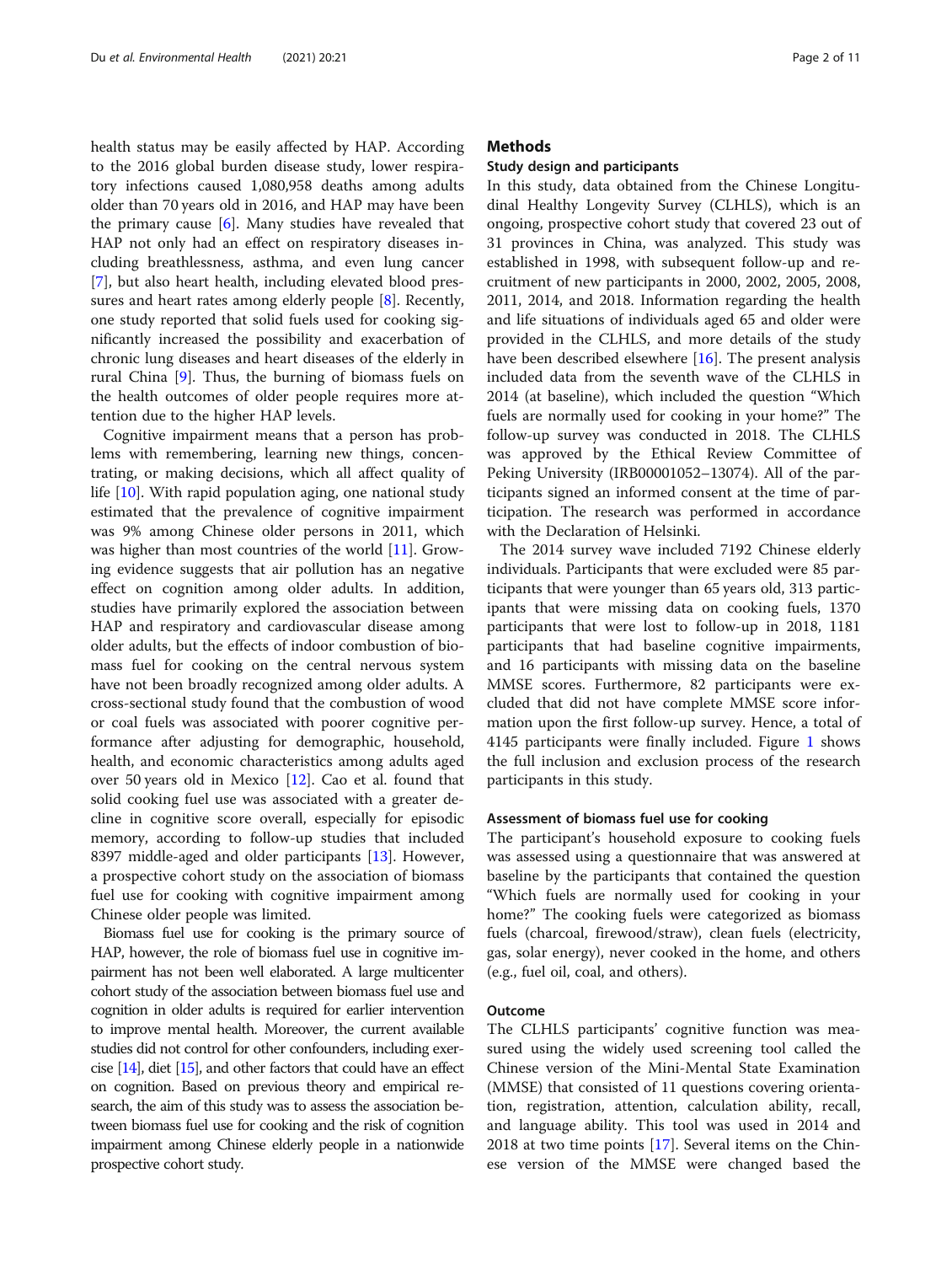<span id="page-2-0"></span>

cultural contexts of China, and the validity and reliability was still good [[18\]](#page-10-0). All of questions were answered by the respondents without a proxy. The total MMSE scores ranged from 0 to 30, and cognitive impairment was defined as a total MMSE score less than 18, whereas a participant with a score of 18 or higher was classified as having no cognitive impairment [[18,](#page-10-0) [19](#page-10-0)].

#### Covariates

We attempted to examine as many factors as possible that have been found to be associated with fuel use for cooking and cognitive impairment [\[14,](#page-10-0) [15\]](#page-10-0). Trained investigators collected information, including demographic characteristics, lifestyle habits, and health status, using a standardized questionnaire. All of the surveys were face-to-face interviews conducted at the participant's home. If participants were illiterate, investigators helped them to complete the questionnaire. Details of the sample design had been described elsewhere, and the data quality was reported to be generally

good [[20\]](#page-10-0). Demographic characteristics included age (65–74, 75–84, and ≥ 85 years old), sex (male/female), education (no school/1 year or more), residence (urban/rural), household income (< 10,000/10001–30,000/> 30,000 yuan), and marital status (unmarried/married/divorced/widowed). Lifestyle habits included smoking status (non-smoker/smoker), drinking status (non-drinker/drinker), regular exercise (yes/no), ventilation of the kitchen when cooking at home (no ventilation/kitchen ventilation or fan/opening a window/unknown), and diet of fresh fruit (almost or quite often/occasionally/ rarely or never) and vegetables (almost or quite often/occasionally/ rarely or never). The health status included limited in activities because of health problems during the last six months (yes/no), body mass index (BMI, weight/height<sup>2</sup>, kg/ m2) (underweight (< 18.5)/normal (18.5–24.9)/overweight (25–29.9)/obese (≥30)/unknown), and self-reported previous diseases including hypertension (yes/no/unknown), diabetes (yes/no/unknown), heart diseases (yes/no/unknown), and stroke (yes/no/unknown).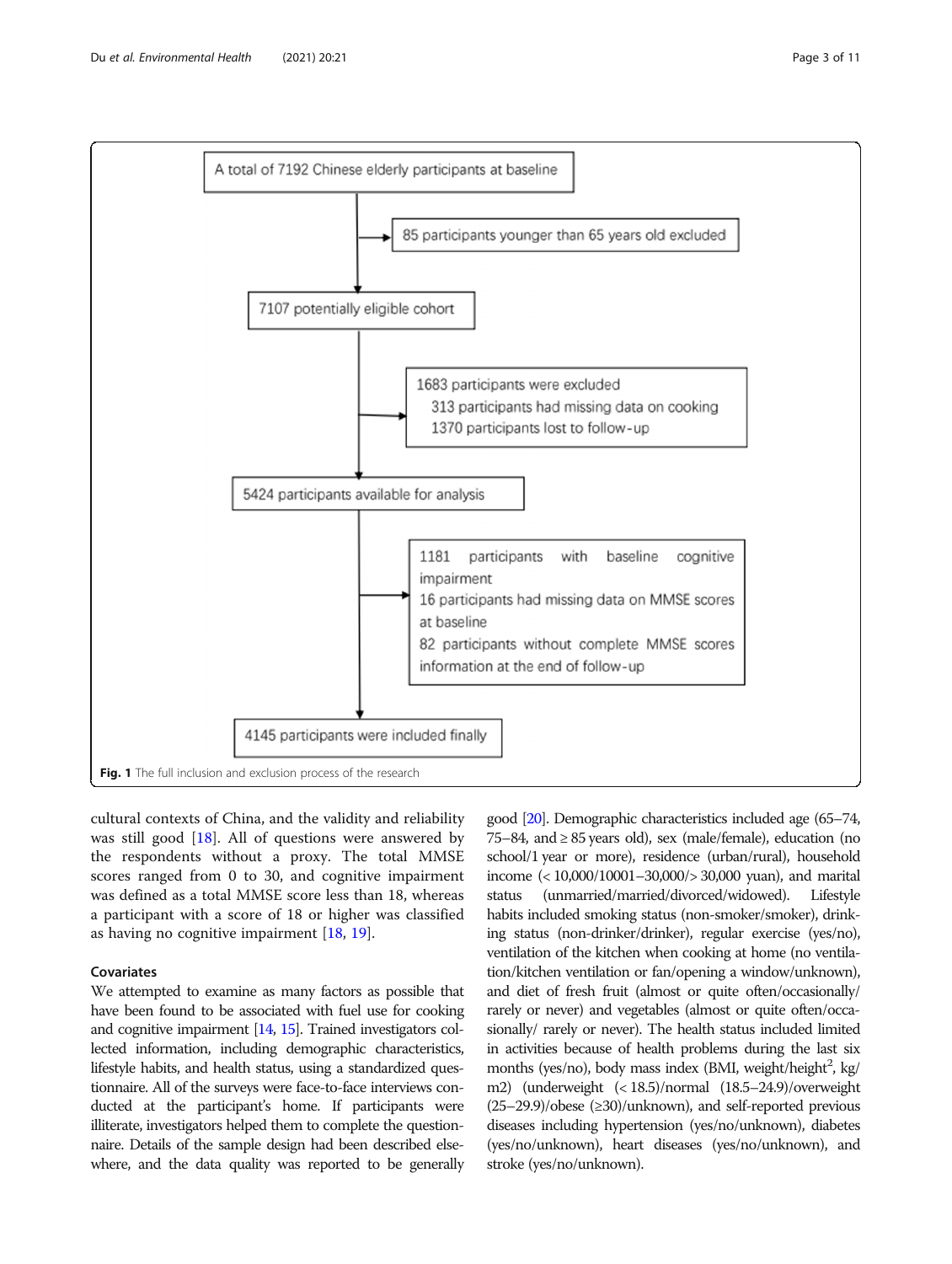The weights and standing heights were measured directly by trained investigators. The BMI was categorized according to the cutoff points of the Working Group on Obesity in China [[21](#page-10-0)]. The remaining variables were directly collected using the standardized questionnaire at baseline, except ventilation of the kitchen when cooking at home, which was collected only during the 2018 follow-up survey.

#### Data analysis

Baseline characteristics of the study population were described as the means  $\pm$  standard deviations (SDs) for the continuous variables or percentages for the categorical variables according to cooking fuel exposure. Time to cognitive impairment (event = 1) was defined as the period from baseline to the earlier assessment of the MMSE. For those who died without information on cognitive impairment (event  $= 2$ ), the time from baseline to time of death was calculated. Censored (event = 0) observations were defined as participants who did not have cognitive impairment, and the censoring time was calculated from baseline to the last assessment of the MMSE. Cox proportional hazards models were used to assess the association of biomass fuel use with cognitive impairment. The follow-up ended on the date of death or the end of the study, whichever was earlier. A sensitivity analysis was performed by fitting the different models to examine the robustness of the estimation. Model 1 was a univariate model. Basic demographic characteristics were added in model 2, including age, sex, education, residence, household income, and marital status. All of the covariates in model 3 were adjusted by adding the smoking status, drinking status, regular exercise, diet of fresh fruit and vegetables, limited in activities because of health problems during the last six months, BMI, and self-reported previous diseases based on model 2. A stratified analyses was performed by sex, education, residence, household income, smoking status, drinking status, fresh fruit, limited in activities because of health problems during the last six months and self-reported previous diseases, and the significance of interaction was tested by including a two-way interaction term in the final model. In addition, in order to test the robustness of the results: 1) Cox models for the excluded 3047 participants were performed (Supplemental Table [1\)](#page-9-0); and [2](#page-9-0)) Cox models were performed for the 2933 participants in the follow-up survey after 1212 participants who died were excluded (Supplemental Table [2](#page-9-0)). A P value less than 0.05 was significant. The crude incidence rates (IR) (per 100 person-years) of cognitive impairment across the categories of cooking fuels were calculated. The results were presented as pooled hazard ratios (HRs) with 95% confidence intervals (95% CIs). All of the analyses were performed using SPSS 26.0 and R 3.4.0.

#### Results

#### Basic characteristics of the participants

The characteristics of the 4145 participants without cognitive impairment at baseline (Table [1](#page-4-0)) had a mean (SD) age of approximately  $82.69 \text{ } (\pm \text{ } 8.90)$  years old, and 51.22% of the participants were men.

The characteristics of the study population are provided in Table [1.](#page-4-0) There were 2228 (53.75%) clean fuel users, 59 (1.42%) participants never cooked, 1676 (1.42%) participants used biomass fuels for cooking, and 182 (4.39%) participants used other fuels for cooking among the total of 4145 older people.

According to  $\chi^2$  tests, some characteristics were similar across the cooking fuels groups, but differences were found according to age, sex, education level, residence, household income, marital status, regular exercise, ventilation of the kitchen when cooking at home, diet of fresh fruit or vegetables, limited in activities because of health problems during the last 6 months, body mass index (BMI), and self-reported previous diseases.

Biomass fuel users were more likely to be observed in older people who were aged 65–84 years, were male and illiterate, lived in rural areas, had lower household incomes, were unmarried, had non-regular exercise, had no ventilation when cooking, consumed fresh fruit rarely or never, consumed vegetables occasionally, were limited in activities due to health problems during the last 6 months, were underweight, and had no self-reported previous diseases.

#### Association of biomass fuel use for cooking and the risk of cognitive impairment

During 14,213.98 person-years of follow-up, a total of 432 incident cognitive impairment cases were observed. These included 216 cases, 10 cases, 175 cases, and 31 cases of participants that used clean fuels, never cooked, used biomass fuels, and used other fuels, respectively. Overall, the crude rate of cognitive impairment events was greater in the other three groups than in the clean fuel group (Table [2](#page-6-0)). In the unadjusted analysis, participants that reported never cooking, the use of biomass fuels, and the use of other fuels were all positively associated with an increased risk of cognitive impairment. Upon adjusting for the basic demographic characteristics, including age, sex, education, residence, household income, and marital status, the HR and 95% CI remained significant in the biomass fuel and other fuel user groups. In the multivariable-adjusted analysis, after adjusting for all of the covariates, the association between biomass fuel use and cognitive impairment risk had a slightly diminished magnitude, but was still significant (aHR: 1.27, 95% CI: 1.02–1.58). In addition, a greater risk of cognitive impairment was observed in the other fuel users compared with the clean fuel users (aHR: 1.82, 95% CI: 1.23–2.69).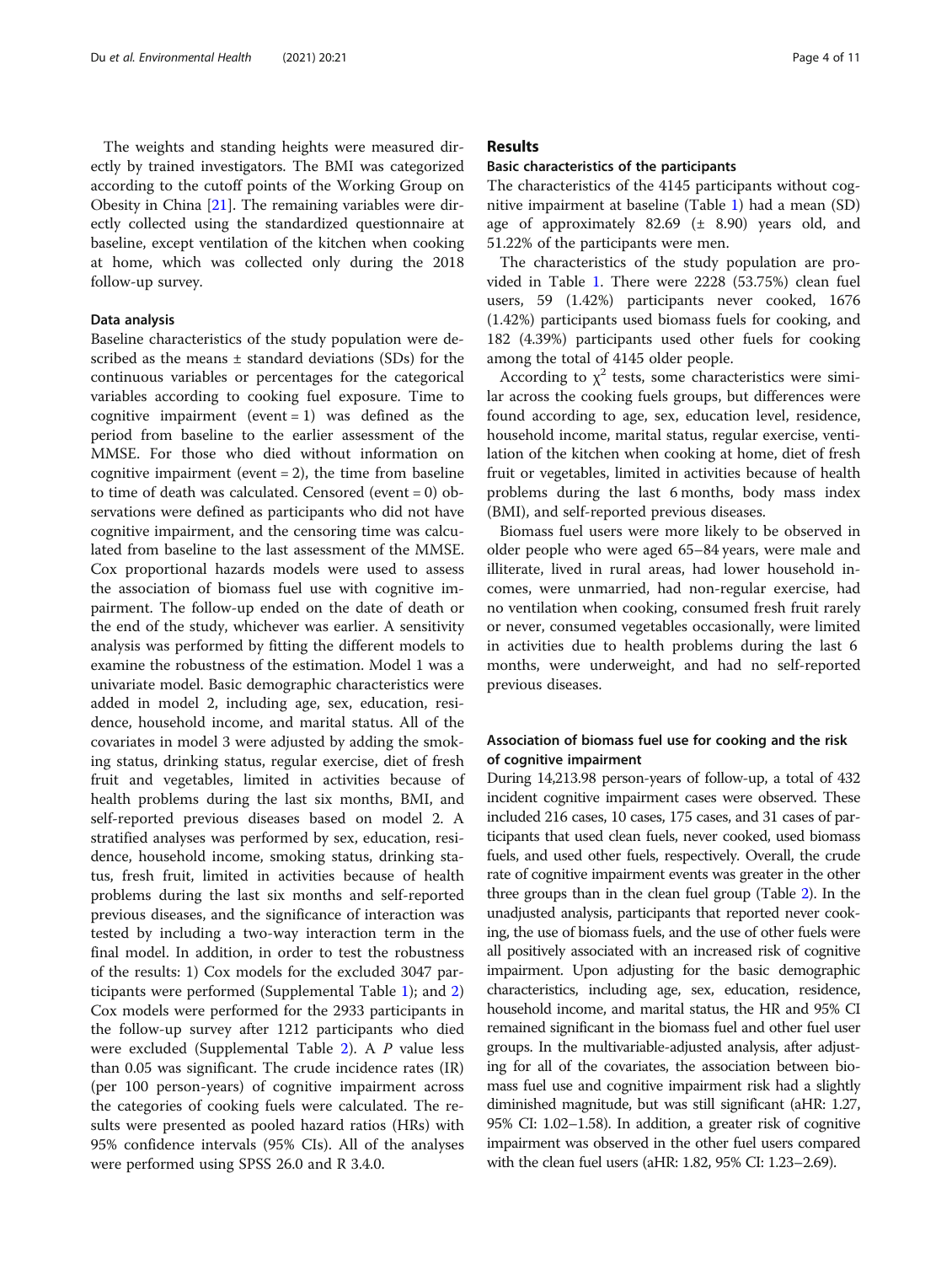#### <span id="page-4-0"></span>Table 1 Characteristics of the study participants according to cooking fuel used at the baseline

| <b>Characteristics</b>      | N        | <b>Cooking fuel</b>           |                             |                        |               | $x^2$  | P                    |
|-----------------------------|----------|-------------------------------|-----------------------------|------------------------|---------------|--------|----------------------|
|                             |          | Clean<br>fuel                 | Never cooked in the<br>home | <b>Biomass</b><br>fuel | others        |        |                      |
| Total                       |          | 4145 2228<br>(53.75)          | 59 (1.42)                   | 1676<br>(40.43)        | 182<br>(4.39) |        |                      |
| Demographic characteristics |          |                               |                             |                        |               |        |                      |
| Age (years)                 |          |                               |                             |                        |               |        | $56.798^a$ < 0.0001  |
| $65 - 84$                   |          | 2460 1308<br>(53.17)          | 10(0.41)                    | 1042<br>(42.36)        | 100<br>(4.07) |        |                      |
| $85 - 104$                  | 1606 873 | (54.36)                       | 45 (2.80)                   | 611 (38.04)            | 77<br>(4.79)  |        |                      |
| $\geq 105$                  | 79       | 47 (59.49) 4 (5.06)           |                             | 23 (29.11)             | 5(6.33)       |        |                      |
| Sex                         |          |                               |                             |                        |               | 10.97  | 0.012                |
| Male                        |          | 2123 1128<br>(53.13)          | 30 (1.41)                   | 891 (41.97)            | 74<br>(3.49)  |        |                      |
| Female                      |          | 2022 1100<br>(54.40)          | 29 (1.43)                   | 785 (38.82)            | 108<br>(5.34) |        |                      |
| Education                   |          |                               |                             |                        |               | 69.409 | < 0.0001             |
| No school                   | 2103 998 | (47.46)                       | 39 (1.85)                   | 960 (45.65)            | 106<br>(5.04) |        |                      |
| 1 year or more              |          | 2040 1228<br>(60.20)          | 20 (0.98)                   | 716 (35.10)            | 76<br>(3.73)  |        |                      |
| Residence                   |          |                               |                             |                        |               |        | 325.472 < 0.0001     |
| Urban                       |          | 1815 1249<br>(68.82)          | 26 (1.43)                   | 455 (25.07)            | 85<br>(4.68)  |        |                      |
| Rural                       | 2330 979 | (42.02)                       | 33 (1.42)                   | 1221<br>(52.40)        | 97<br>(4.16)  |        |                      |
| Household income CNY        |          |                               |                             |                        |               |        | $486.859^a < 0.0001$ |
| < 10,000                    | 1565 544 | (34.76)                       | 42 (2.68)                   | 910 (58.15)            | 69<br>(4.41)  |        |                      |
| 10,001-30,000               | 1032 568 | (55.04)                       | 3(0.29)                     | 414 (40.12)            | 47<br>(4.55)  |        |                      |
| > 30,000                    |          | 1548 1116<br>(72.09)          | 14 (0.90)                   | 352 (22.74)            | 66<br>(4.26)  |        |                      |
| Marital status              |          |                               |                             |                        |               |        | $83.076^a$ < 0.0001  |
| Unmarried                   | 34       | 13 (38.24) 0 (0.00)           |                             | 19 (55.88)             | 2(5.88)       |        |                      |
| Married                     |          | 1952 1020 1 (0.05)<br>(52.25) |                             | 856 (43.85) 75         | (3.84)        |        |                      |
| Divorced or widowed         |          | 2107 1168<br>(55.43)          | 57 (2.71)                   | 781 (37.07)            | 101<br>(4.79) |        |                      |
| Lifestyle habits            |          |                               |                             |                        |               |        |                      |
| Smoking status              |          |                               |                             |                        |               | 3.412  | 0.332                |
| Non-smoker                  |          | 2781 1502<br>(54.01)          | 35 (1.26)                   | 1114<br>(40.06)        | 130<br>(4.67) |        |                      |
| Smoker                      | 1348 717 | (53.19)                       | 23 (1.71)                   | 557 (41.32)            | 51<br>(3.78)  |        |                      |
| Drinking status             |          |                               |                             |                        |               | 4.065  | 0.255                |
| Non-drinker                 |          | 2974 1589<br>(53.43)          | 48 (1.61)                   | 1199<br>(40.32)        | 138<br>(4.64) |        |                      |
| Drinker                     | 1138 623 | (54.75)                       | 11(0.97)                    | 461 (40.51)            | 43<br>(3.78)  |        |                      |
| Regular exercise            |          |                               |                             |                        |               | 253.79 | < 0.0001             |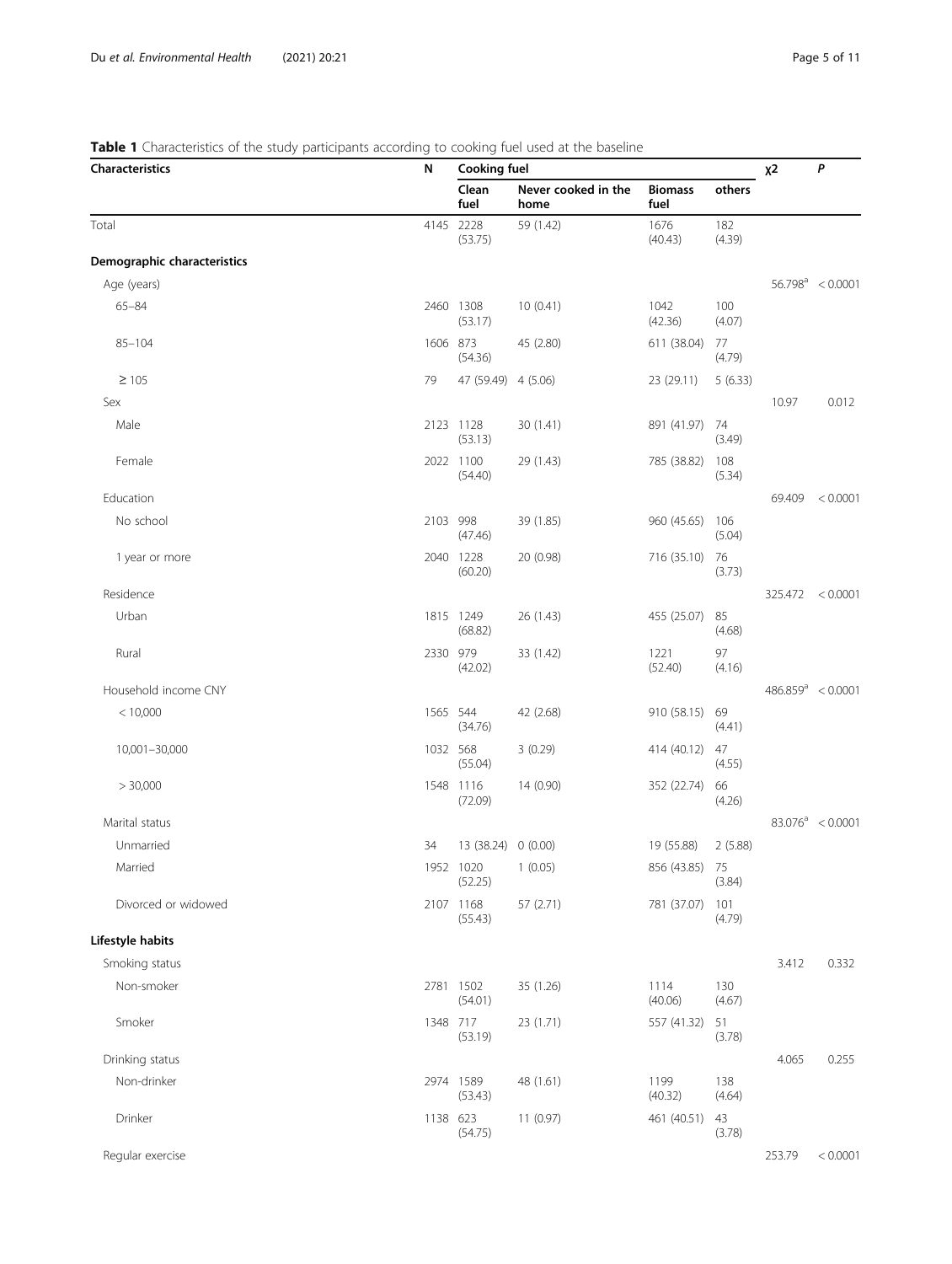#### Table 1 Characteristics of the study participants according to cooking fuel used at the baseline (Continued)

| • Characteristics of the staay participants according to cooking raci asea at the baseline (commaca)<br><b>Characteristics</b> |          | <b>Cooking fuel</b>  |                             |                        |               | $x^2$                | P                   |
|--------------------------------------------------------------------------------------------------------------------------------|----------|----------------------|-----------------------------|------------------------|---------------|----------------------|---------------------|
|                                                                                                                                | N        | Clean<br>fuel        | Never cooked in the<br>home | <b>Biomass</b><br>fuel | others        |                      |                     |
| Yes                                                                                                                            | 1383 975 | (70.50)              | 8(0.58)                     | 328 (23.72)            | 72<br>(5.21)  |                      |                     |
| No                                                                                                                             |          | 2668 1204<br>(45.13) | 50 (1.87)                   | 1309<br>(49.06)        | 105<br>(3.94) |                      |                     |
| Ventilation of the kitchen when cooking at home                                                                                |          |                      |                             |                        |               | $536.392^a < 0.0001$ |                     |
| No ventilation                                                                                                                 | 273      | 83 (30.40) 3 (1.10)  |                             | 172 (63.00)            | 15<br>(5.49)  |                      |                     |
| Kitchen ventilation or fan                                                                                                     | 1061 845 | (79.64)              | 9(0.85)                     | 182 (17.15) 25         | (2.36)        |                      |                     |
| By opening window                                                                                                              | 1554 609 | (39.19)              | 13 (0.84)                   | 854 (54.95)            | 78<br>(5.02)  |                      |                     |
| Unknown                                                                                                                        | 1257 691 | (54.97)              | 34 (2.70)                   | 468 (37.23)            | 64<br>(5.09)  |                      |                     |
| Fresh fruit                                                                                                                    |          |                      |                             |                        |               | 49.406               | < 0.0001            |
| Almost or quite often                                                                                                          |          | 1779 1060<br>(59.58) | 30 (1.69)                   | 626 (35.19)            | 63<br>(3.54)  |                      |                     |
| Occasionally                                                                                                                   | 1413 711 | (50.32)              | 13 (0.92)                   | 620 (43.88)            | 69<br>(4.88)  |                      |                     |
| Rarely or never                                                                                                                | 943      | 455<br>(48.25)       | 15 (1.59)                   | 424 (44.96)            | 49<br>(5.20)  |                      |                     |
| Vegetables                                                                                                                     |          |                      |                             |                        |               | 66.510 <sup>a</sup>  | 0.001               |
| Almost or quite often                                                                                                          |          | 3758 2052<br>(54.60) | 52 (1.38)                   | 1497<br>(39.84)        | 157<br>(4.18) |                      |                     |
| Occasionally                                                                                                                   | 289      | 126<br>(43.60)       | 3(1.04)                     | 144 (49.83)            | 16<br>(5.54)  |                      |                     |
| Rarely or never                                                                                                                | 90       | 48 (53.33) 3 (3.33)  |                             | 31 (34.44)             | 8(8.89)       |                      |                     |
| <b>Health status</b>                                                                                                           |          |                      |                             |                        |               |                      |                     |
| Limited in activities because of health problems during the<br>last six months                                                 |          |                      |                             |                        |               | 21.041               | < 0.0001            |
| Yes                                                                                                                            |          | 3099 1637<br>(52.82) | 33 (1.06)                   | 1300<br>(41.95)        | 129<br>(4.16) |                      |                     |
| No                                                                                                                             | 1041 586 | (56.29)              | 26 (2.50)                   | 376 (36.12)            | 53<br>(5.09)  |                      |                     |
| Body mass index (kg/m <sup>2</sup> )                                                                                           |          |                      |                             |                        |               |                      | $74.429^a < 0.0001$ |
| Underweight (< 18.5)                                                                                                           | 636      | 310<br>(48.74)       | 14 (2.20)                   | 276 (43.40)            | 36<br>(5.66)  |                      |                     |
| Normal (18.5-23.9)                                                                                                             |          | 2242 1178<br>(52.54) | 20 (0.89)                   | 946 (42.19)            | 98<br>(4.37)  |                      |                     |
| Overweight (24-27.9)                                                                                                           | 840      | 493<br>(58.69)       | 11(1.31)                    | 308 (36.67)            | 28<br>(3.33)  |                      |                     |
| Obese $(228)$                                                                                                                  | 263      | 165<br>(62.74)       | 4(1.52)                     | 75 (28.52)             | 19<br>(7.22)  |                      |                     |
| Unknown                                                                                                                        | 164      | 82 (50.00) 10 (6.10) |                             | 71 (43.29)             | 1(0.61)       |                      |                     |
| Hypertension                                                                                                                   |          |                      |                             |                        |               |                      | 37.117 < 0.0001     |
| Yes                                                                                                                            | 1413 838 | (59.31)              | 17 (1.20)                   | 486 (34.39)            | 72<br>(5.10)  |                      |                     |
| No                                                                                                                             |          | 2532 1283<br>(50.67) | 37 (1.46)                   | 1109<br>(43.80)        | 103<br>(4.07) |                      |                     |
| Unknown                                                                                                                        | 200      | 107<br>(53.50)       | 5(2.50)                     | 81 (40.50)             | 7(3.50)       |                      |                     |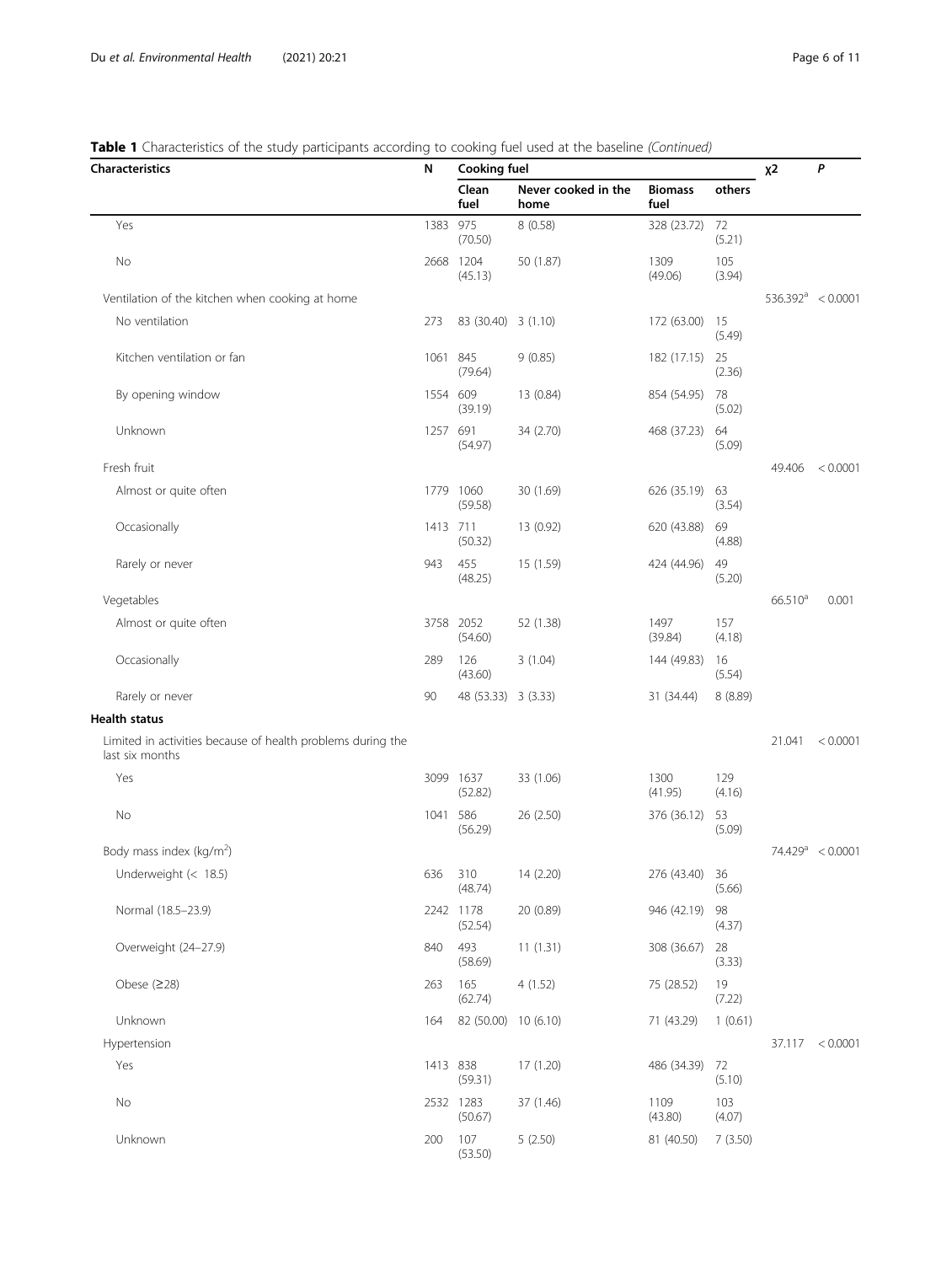<span id="page-6-0"></span>

|  |  |  | Table 1 Characteristics of the study participants according to cooking fuel used at the baseline (Continued) |
|--|--|--|--------------------------------------------------------------------------------------------------------------|
|  |  |  |                                                                                                              |

| Characteristics | N    | Cooking fuel         |                             |                        | $x^2$         | P |                     |
|-----------------|------|----------------------|-----------------------------|------------------------|---------------|---|---------------------|
|                 |      | Clean<br>fuel        | Never cooked in the<br>home | <b>Biomass</b><br>fuel | others        |   |                     |
| <b>Diabetes</b> |      |                      |                             |                        |               |   | $26.406^a$ < 0.0001 |
| Yes             | 243  | 163<br>(67.08)       | 1(0.41)                     | 65 (26.75)             | 14<br>(5.76)  |   |                     |
| No              | 3661 | 1939<br>(52.96)      | 55 (1.50)                   | 1514<br>(41.35)        | 153<br>(4.18) |   |                     |
| Unknown         | 241  | 126<br>(52.28)       | 3(1.24)                     | 97 (40.25)             | 15<br>(6.22)  |   |                     |
| Heart diseases  |      |                      |                             |                        |               |   | $38.774^a$ < 0.0001 |
| Yes             | 524  | 336<br>(64.12)       | 6(1.15)                     | 152 (29.01)            | 30<br>(5.73)  |   |                     |
| No              |      | 3390 1772<br>(52.27) | 49 (1.45)                   | 1432<br>(42.24)        | 137<br>(4.04) |   |                     |
| Unknown         | 231  | 120<br>(51.95)       | 4(1.73)                     | 92 (39.83)             | 15<br>(6.49)  |   |                     |
| Stroke          |      |                      |                             |                        |               |   | $24.390^a$ < 0.001  |
| Yes             | 313  | 195<br>(62.30)       | 2(0.64)                     | 92 (29.39)             | 24<br>(7.67)  |   |                     |
| No              |      | 3604 1912<br>(53.05) | 54 (1.50)                   | 1491<br>(41.37)        | 147<br>(4.08) |   |                     |
| Unknown         | 228  | 121<br>(53.07)       | 3(1.32)                     | 93 (40.79)             | 11<br>(4.82)  |   |                     |

Notes: <sup>a</sup>: Fisher exact test; missing data: education 2 (0.05%), marital status 47 (1.25%), smoking status 16 (0.39%), drinking status 33 (0.80%), regular exercise 94 (2.27%), diet of fresh fruit 10 (0.24%) and vegetables 8 (0.12%), and limited in activities because of health problems during the last six months 5 (0.12%)

The analysis was stratified by sex, education, residence, household income, smoking status, drinking status, fresh fruit, limited in activities because of health problems during the last six months, and self-reported previous diseases, and the significance of an interaction was tested by including a two-way interaction term in the final model. Sex, education, household income, drinking status, fresh fruit, limited in activities because of health problems during the last six months, and self-reported previous diseases had no significant group differences. Significant group differences were

found in residence and smoking status in the association of fuel use for cooking with cognitive impairment in the multivariable-adjusted model (all P values for the interactions < 0.05). The risk of cognitive impairment was higher among the biomass fuel users who lived in rural areas (aHR: 1.44, 95% CI: 1.08–3.90) and never smoked (aHR: 1.33, 95% CI: 1.04–1.71). In addition, the risk of cognitive impairment was higher among the other fuel users who lived in rural areas (aHR: 2.19, 95% CI: 1.23–3.90) and smoked (aHR: 3.97, 95% CI: 1.84–8.58) (Table [3\)](#page-8-0).

| Fuel                     | N events/                                          | Model 1           |       | Model 2           |       | Model 3           |       |  |
|--------------------------|----------------------------------------------------|-------------------|-------|-------------------|-------|-------------------|-------|--|
|                          | Incidence<br>rate (per<br>100<br>person-<br>years) | HR (95% CI)       | P     | HR (95% CI)       | Ρ     | HR (95% CI)       | P     |  |
| Clean fuel               | 216 / 2.77                                         | (reference)       |       | 1 (reference)     |       | (reference)       |       |  |
| Never cooked in the home | 10/5.97                                            | 3.04(1.61, 5.74)  | 0.001 | 1.83 (0.97, 3.46) | 0.064 | 1.63 (0.83, 3.22) | 0.157 |  |
| Biomass fuel             | 175/3.11                                           | 1.37 (1.12, 1.67) | 0.002 | 1.30(1.05, 1.60)  | 0.016 | 1.27 (1.02, 1.58) | 0.030 |  |
| Others                   | 31 / 4.94                                          | 2.11 (1.45, 3.08) | 0.000 | 1.88 (1.28, 2.77) | 0.001 | 1.82 (1.23, 2.69) | 0.003 |  |

Model 1 was a univariate model. The basic demographic characteristics were added in model 2, including age, sex, education, residence, household income, and marital status. All of the covariates in the model 3 were adjusted by adding smoking status, drinking status, regular exercise, ventilation of the kitchen when cooking at home, diet of fresh fruit and vegetables, limited in activities because of health problems during the last six months, BMI, and self-reported previous diseases based on model 2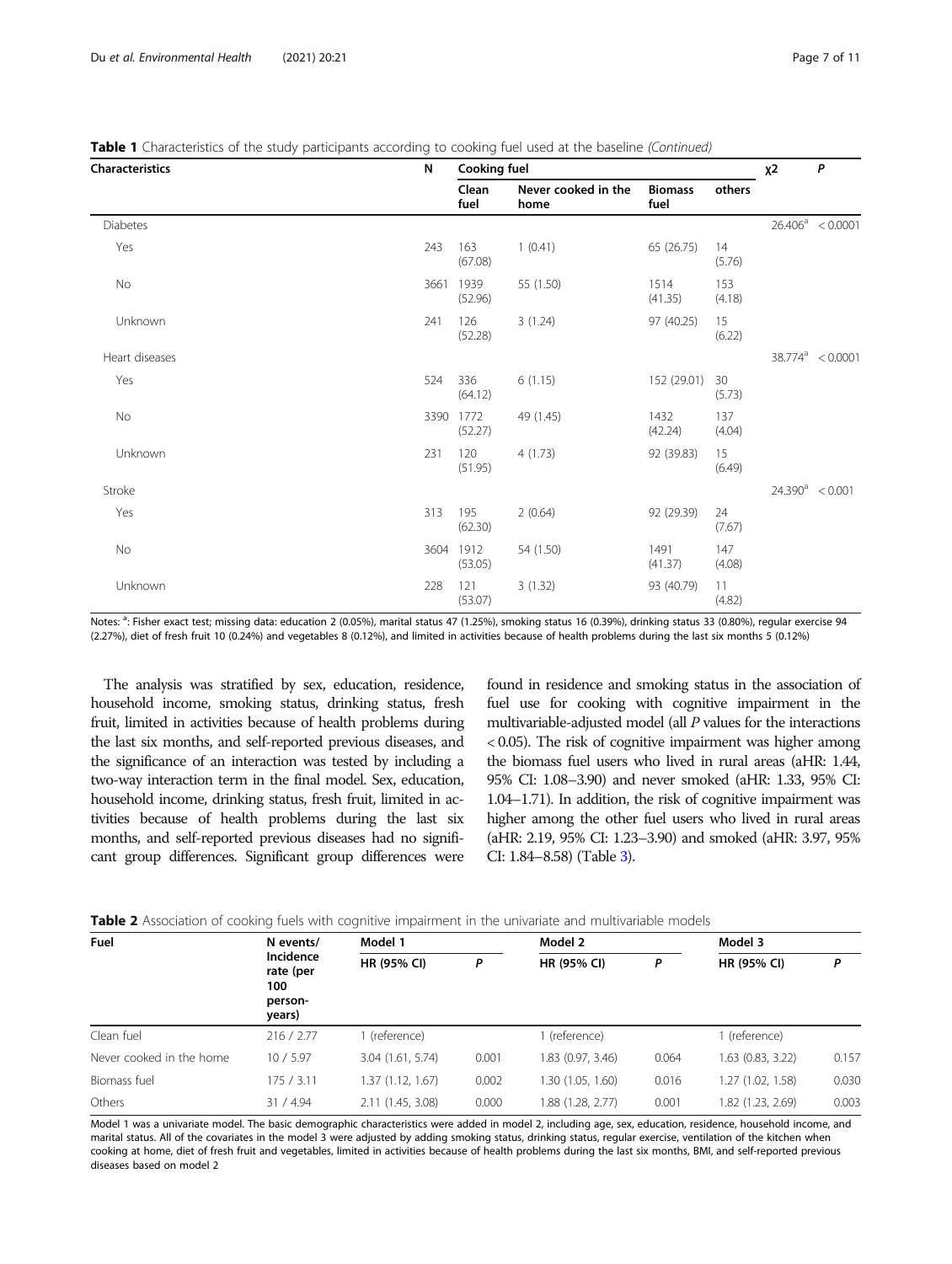#### **Discussion**

To our knowledge, the national longitudinal survey that examined the association of biomass fuel use for cooking with the risk of cognitive impairment among the elderly population aged 65 years and above in China has some limitations. We found that elderly people who reported that using biomass fuels for cooking had a significantly increased risk of cognitive impairment. In addition, the stratified results suggested that residence and smoking status modified the association of biomass fuel use with cognitive impairment in elderly Chinese people.

These results agreed with some studies that have reported that people who reported using biomass fuels for cooking had a significantly increased risk of cognitive impairment among adults. Krishnamoorthy et al. reported individuals who used biomass or kerosene as fuel were found to have two times more risk of having cognitive impairment according to a community-based crosssectional study that included 295 adults [\[22\]](#page-10-0). This cohort study of the association between biomass fuel use for cooking and cognition among older adults was believed to be lacking, and Saenz et al. found that combustion of wood or coal fuels was associated with poorer cognitive performance in 13,023 Mexican adults over aged 50 using a cross-sectional study [\[12\]](#page-10-0). One study reported solid fuel users (coal, biomass charcoal/wood/ straw) had worse cognitive function that was evidenced by a lower global cognition score, mental health score, and episodic memory score in the Chinese middle-aged and older populations [[23\]](#page-10-0). Cao et al. found that solid cooking fuel use was associated with a greater decline in the overall cognitive score, especially for the episodic memory of middle-aged and older participants according to follow-up studies that included 8397 participants [\[13](#page-10-0)]. Because biomass fuel use for cooking has a higher HAP, this study primarily examined the association of biomass fuel use with cooking and cognitive impairment. Additionally, potential influencing factors that included exercise, ventilation of the kitchen when cooking at home, diet, self-reported previous diseases, and other factors were controlled for in this study compared with the aforementioned studies. Additionally, the MMSE was used in this study to assess cognitive functioning that fully evaluates orientation, registration, attention and calculation ability, recall, and language ability, not just orientation, attention, and episodic memory, compared with most aforementioned studies. Finally, it was found that biomass fuel users had a higher risk of cognitive impairment (aHR: 1.27, 95% CI: 1.02–1.58) compared with participants who used clean fuels. Additionally, the results of this study also found the group differences due to residence and smoking status were significant based on the association of biomass fuel use with cognitive impairment. The risk of cognitive impairment was higher among the old people who lived in rural areas and never smoked. Saenz et al. also found that living in a more rural area was associated with lower scores across the cognitive function assessments  $[12]$  $[12]$ . This may have been because most of the participants in the rural areas reported using biomass as cooking fuels. This study was conducted in a large area that involved 23 research locations in 23 provinces in mainland China and the demographic characteristics (age, sex, education, residence, household income, and other factors), lifestyle (smoking status, drinking status, regular exercise, diet of fresh fruit and vegetables), and health status (BMI and selfreported previous diseases) were controlled for, which are related to cooking and cognitive function and affects the association of biomass fuel use with cognitive impairment. Based on these previous studies, this study further supplemented the results among elderly people and found a positive association between biomass fuel use and the risk of cognitive impairment to help develop intervention strategies focused on controlling the prevalence of cognitive impairment among elderly people in China, especially for older people living in rural areas.

The specific potential mechanism of cooking biomass fuel exposure-related cognitive impairment is unclear, but it may be linked to the PM released by the combustion of biomass fuels. The burning of biomass fuels causes high concentrations of PM [[2,](#page-10-0) [3](#page-10-0)]. A large body of studies have suggested positive associations between PM and cognitive impairment. Ailshire et al. reported in 2014 [[24](#page-10-0)], 2015 [[25](#page-10-0)], and 2017 [[26\]](#page-10-0) that there was an inverse association between PM2.5 and cognitive function. Yuan et al. found  $PM_{10}$  was significantly associated with cognitive impairment  $(OR = 1.09, 95\% \text{ CI: } 1.02, 1.17)$ among Taiwanese older adults [\[27\]](#page-10-0). Salinas-Rodríguez et al. found that each 10 μg/m3 of increased ambient PM2.5 raised the odds of poorer cognitive function, including a three-word memory test and the number of valid animals named in a verbal fluency test [[28\]](#page-10-0). The mechanisms involved may include brain oxidative stress, neuroinflammation, neurodegeneration [\[29\]](#page-10-0), endothelial activation, and imbalanced autonomic nervous systems [[30\]](#page-10-0), all of which play key roles in the pathophysiology of brain states [[29](#page-10-0), [30](#page-10-0)].

According to the World Energy Outlook 2019 [\[1](#page-10-0)], China remains the world's largest energy consumer in all scenarios, and the retrofitting capacity to co-fire with biomass plays an important role, particularly in China. This study found the proportion of biomass fuels users was 40.43% among Chinese older people. Additionally, biomass fuel users were more likely to be observed in older people who were illiterate, lived in rural areas, and had lower household incomes. These findings suggested that cooking energy alteration are still required, especially for people who are illiterate, live in rural areas, and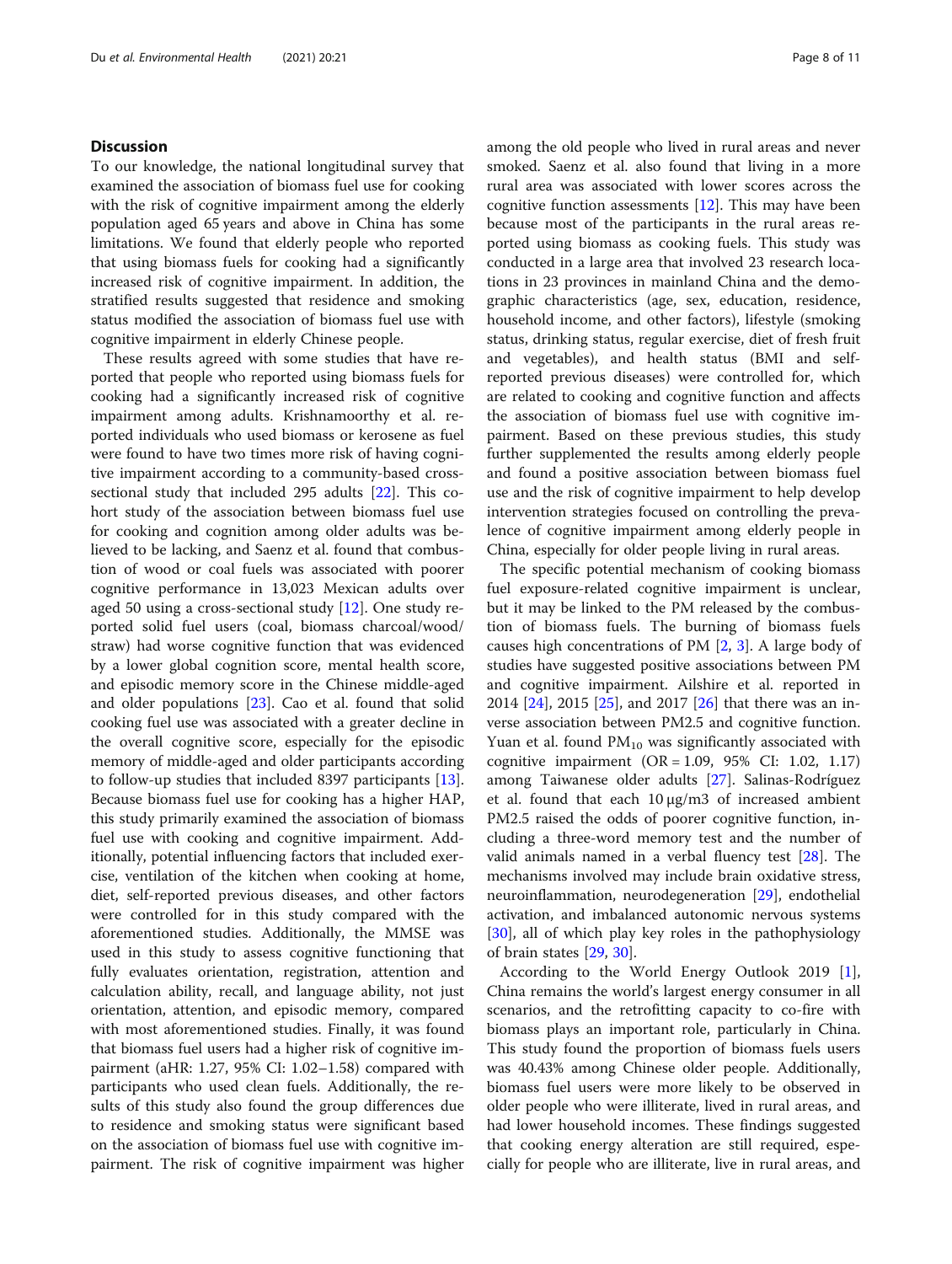#### <span id="page-8-0"></span>Table 3 Association of cooking fuel types with cognitive impairment stratified by participant characteristics

| Subgroup                                                                       | <b>Biomass fuel</b><br>Adjusted HR (95% CI) | Others<br>Adjusted HR (95% CI) | P-value for interaction |
|--------------------------------------------------------------------------------|---------------------------------------------|--------------------------------|-------------------------|
| All                                                                            | 1.27 (1.02, 1.58)                           | 1.82 (1.23, 2.69)              |                         |
| Sex                                                                            |                                             |                                | 0.207                   |
| Male                                                                           | 1.26 (0.87, 1.83)                           | 3.37 (1.72, 6.60)              |                         |
| Female                                                                         | 1.16 (0.87, 2.30)                           | 1.39 (0.84, 2.30)              |                         |
| Education                                                                      |                                             |                                | 0.604                   |
| No school                                                                      | 1.08 (0.83, 1.42)                           | 1.66 (1.05, 2.62)              |                         |
| 1 year or more                                                                 | 1.54(1.01, 5.53)                            | 2.46 (1.10, 5.53)              |                         |
| Residence                                                                      |                                             |                                | 0.001                   |
| Urban                                                                          | $0.82$ (0.55, 1.22)                         | 1.53 (0.87, 2.68)              |                         |
| Rural                                                                          | 1.44 (1.08, 3.90)                           | 2.19 (1.23, 3.90)              |                         |
| Household income CNY                                                           |                                             |                                | 0.197                   |
| < 10,000                                                                       | 1.52 (1.04, 2.21)                           | 2.12 (1.05, 4.25)              |                         |
| 10,001-30,000                                                                  | $0.96$ $(0.61, 3.47)$                       | 1.67 (0.80, 3.47)              |                         |
| > 30,000                                                                       | 0.99(0.66, 1.51)                            | 1.40 (0.71, 2.77)              |                         |
| Smoking status                                                                 |                                             |                                | 0.001                   |
| Non-smoker                                                                     | 1.33 (1.04, 1.71)                           | 1.46 (0.91, 2.35)              |                         |
| Smoker                                                                         | $0.66$ $(0.38, 8.58)$                       | 3.97 (1.84, 8.58)              |                         |
| Drinking status                                                                |                                             |                                | 0.078                   |
| Non-drinker                                                                    | 1.19 (0.93, 1.53)                           | 1.64 (1.06, 2.53)              |                         |
| Drinker                                                                        | $0.96$ (0.56, 9.41)                         | 3.48 (1.28, 9.41)              |                         |
| Regular exercise                                                               |                                             |                                | 0.876                   |
| Yes                                                                            | 1.28 (0.77, 2.12)                           | 1.63 (0.78, 3.39)              |                         |
| No                                                                             | 1.18 (0.91, 2.77)                           | 1.72 (1.07, 2.77)              |                         |
| Ventilation of the kitchen when cooking at home                                |                                             |                                | 0.826                   |
| no ventilation                                                                 | $0.74$ $(0.32, 1.69)$                       | 1.46 (0.42, 5.04)              |                         |
| kitchen ventilation or fan                                                     | $0.88$ $(0.55, 3.45)$                       | 1.07(0.33, 3.45)               |                         |
| by opening window                                                              | 1.27 (0.93, 1.72)                           | 1.86(1.12, 3.10)               |                         |
| unknown                                                                        | $0.56$ (0.14, 2.25)                         | 1.64 (0.27, 9.93)              |                         |
| Fresh fruit                                                                    |                                             |                                | 0.352                   |
| Almost or quite often                                                          | $0.93$ $(0.63, 1.38)$                       | 1.24(0.64, 2.41)               |                         |
| Occasionally                                                                   | 1.19 (0.82, 4.27)                           | 2.22 (1.15, 4.27)              |                         |
| Rarely or never                                                                | 1.68(1.08, 2.61)                            | $1.82$ (0.75, 4.43)            |                         |
| Limited in activities because of health problems during<br>the last six months |                                             |                                | 0.449                   |
| Yes                                                                            | $0.78$ $(0.51, 1.20)$                       | 1.23 (0.59, 2.58)              |                         |
| No                                                                             | 1.42 (1.09, 3.50)                           | 2.18 (1.36, 3.50)              |                         |
| Diabetes                                                                       |                                             |                                | 0.006                   |
| Yes                                                                            | 3.33 (0.73, 15.19)                          | 1.09 (0.18, 6.50)              |                         |
| No                                                                             | 1.18 (0.93, 2.70)                           | 1.76 (1.15, 2.70)              |                         |
| Unknown                                                                        | 1.19 (0.33, 4.33)                           | 3.00 (0.44, 20.68)             |                         |
| Heart diseases                                                                 |                                             |                                | 0.174                   |
| Yes                                                                            | $0.66$ $(0.26, 1.67)$                       | 1.99 (0.72, 5.46)              |                         |
| No                                                                             | 1.25 (0.98, 2.55)                           | 1.62 (1.03, 2.55)              |                         |
| Unknown                                                                        | 1.02 (0.26, 4.03)                           | 4.20 (0.48, 36.67)             |                         |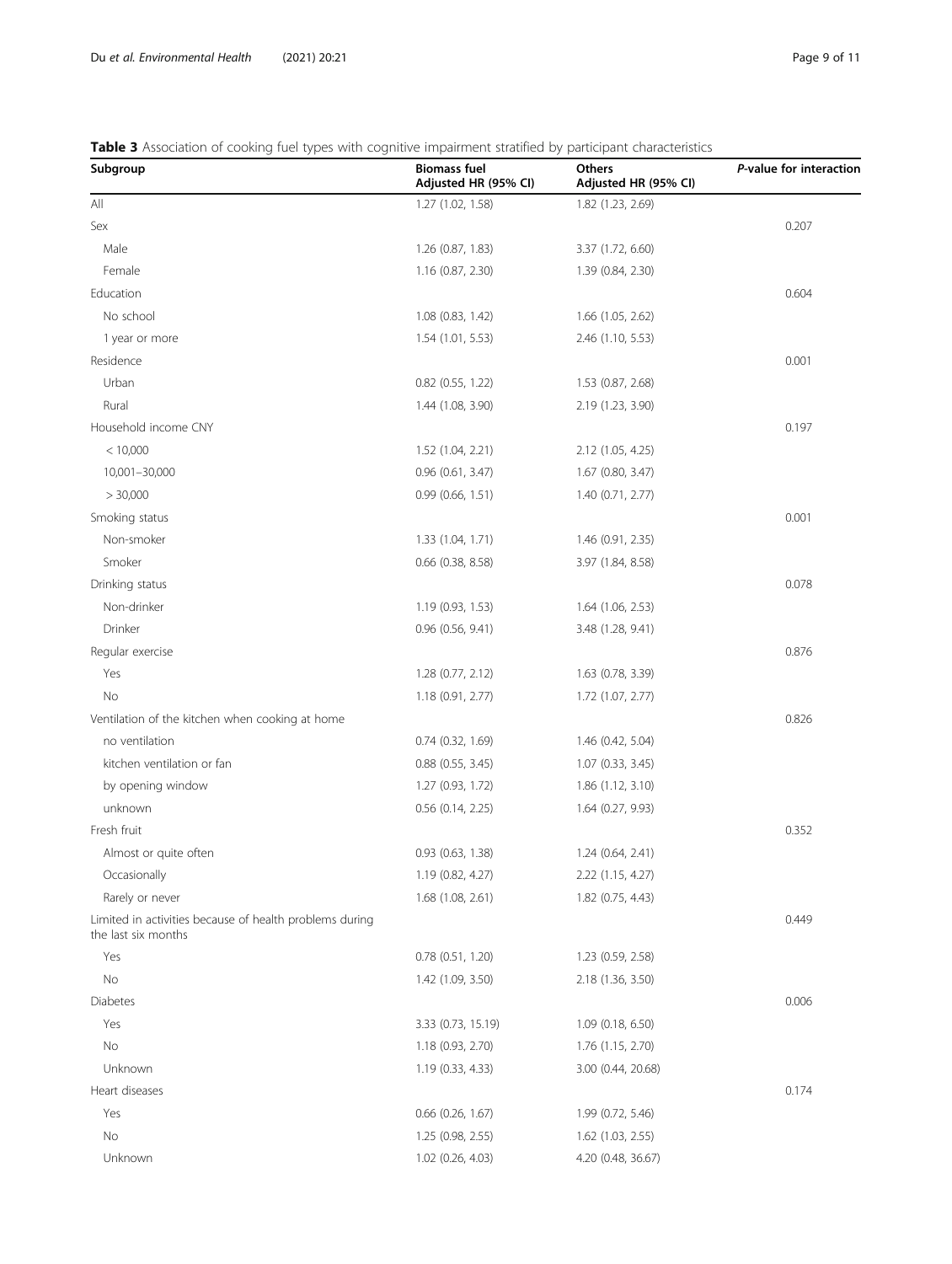| Subgroup       | <b>Biomass fuel</b><br>Adjusted HR (95% CI) | <b>Others</b><br>Adjusted HR (95% CI) | P-value for interaction |
|----------------|---------------------------------------------|---------------------------------------|-------------------------|
| Stroke         |                                             |                                       | 0.077                   |
| Yes            | $0.82$ (0.30, 2.20)                         | $0.40$ $(0.08, 1.86)$                 |                         |
| No             | 1.20 (0.95, 2.81)                           | 1.84 (1.20, 2.81)                     |                         |
| <b>Unknown</b> | 3.14 (0.67, 14.65)                          | 101.82 (6.25, 1659.95)                |                         |

<span id="page-9-0"></span>Table 3 Association of cooking fuel types with cognitive impairment stratified by participant characteristics (Continued)

have lower household incomes, to reduce the risk of adverse outcomes.

There are several limitations of this study. First, individual cognitive medicine use for improving cognition was not controlled for. However, the participants were free of cognitive impairments at the baseline, so this should not have altered the primary results of this prospective cohort study. Second, information regarding fuel stacking and stove types and other relevant indoor sources, such as heating and lighting, was lacking in the CLHLS survey. Hence, the effect of these factors could not be controlled for in this study. However, Cao et al. found that solid heating fuel use was associated with a greater decrease in the orientation and attention dimension [\[13\]](#page-10-0). Thus, this study may have overrated the effect of biomass cooking fuel on cognitive function. Third, education level has an important effect on the judgment of cognitive ability, while the elderly with lower educational levels account for a higher proportion of the older population in China. In addition, it is possible that participants with some hidden cognitive impairments could have answered inaccurately at the baseline, which may have caused a reversal causation. In order to ensure the quality of the survey, the project team had strictly and carefully trained investigators to conduct the household surveys to ensure the quality of the survey. All of the surveys were face-to-face interviews conducted at the participant's home. If participant were illiterate, investigators helped them to complete the questionnaire. Fourth, the annual assessment of cognition and fuel exposure every year from 2014 to 2018 is preferred, however, the CLHLS study is a nationwide cohort study, and it is difficult for investigators to survey many times. Finally, this study did not measure an individual's actual exposure dose of HAP from biomass fuel use, the secondary polluting fuel use that also accounts for high levels of HAP [[4\]](#page-10-0) and the lifetime exposure to HAP. Thus, further studies should include a more objective and exhaustive assessment of individual exposure to indoor air pollution and fuel use to confirm these findings.

#### Conclusions

The results of this nationwide prospective cohort study suggested that biomass fuel used for cooking was associated with cognitive impairment, as defined by MMSE, in a population-based study of elderly in China. In addition, the risk was higher among older people who lived in rural areas and never smoked. These findings suggested that altering the use of biomass fuels to green and clean energy is required to decrease the risk of cognitive impairment among Chinese older people, especially those who live in rural areas.

#### Supplementary Information

The online version contains supplementary material available at [https://doi.](https://doi.org/10.1186/s12940-021-00706-1) [org/10.1186/s12940-021-00706-1.](https://doi.org/10.1186/s12940-021-00706-1)

Additional file 1: Table S1. Association of cooking fuels with cognitive impairment in the univariate and multivariable models among excluded 3047 participants. Table S2. Association of cooking fuels with cognitive impairment in the univariate and multivariable models among 2933 participants after excluded 1212 participants who died in the follow-up survey.

#### Abbreviations

CLHLS: Chinese Longitudinal Healthy Longevity Survey; MMSE: Mini-Mental State Examination; HAP: Household air pollution; PM: Particulate matter; LPG: Liquefied petroleum gas; BMI: Body mass index; SDs: Standard deviations; IR: Incidence rates; HRs: Hazard ratios; CIs: Confidence intervals

#### Acknowledgments

We are also grateful to the CLHLS study, which provided the data in this research.

#### Authors' contributions

JL conceptualised and designed the study, JL did data acquisition, MD did data curation, formal analysis, and visualization, MD and JL did writing original draft, LZ and JL did writing- reviewing and editing. The authors read and approved the final manuscript.

#### Funding

This study was funded by the National Key Research and Development Project of China (2019YFC1710301; 2020YFC0846300).

#### Availability of data and materials

Data are from the Chinese Longitudinal Healthy Longevity Survey 2011–2018 which is a public, open access repository ([https://opendata.pku.edu.cn\)](https://opendata.pku.edu.cn).

#### Ethics approval and consent to participate

The CLHLS was approved by the Ethical Review Committee of Peking University (IRB00001052–13074). All participants signed the informed consent at the time of participation. The research has been performed in accordance with the Declaration of Helsinki.

#### Consent for publication

Not applicable.

#### Competing interests

The authors declare that they have no competing interests.